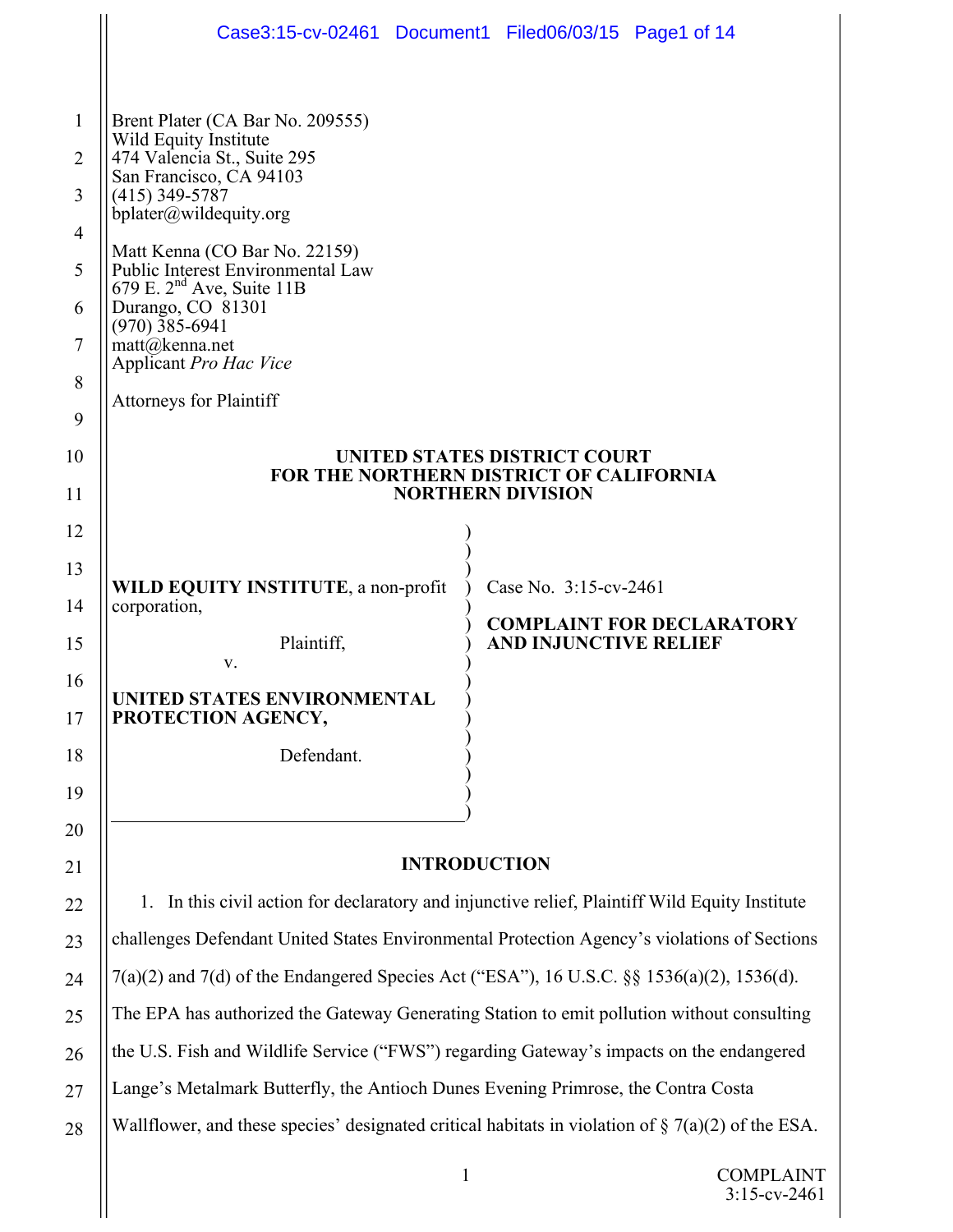16 U.S.C. § 1536(a)(2). The EPA also irreversibly and irretrievably committed resources into Gateway's approval before completing consultation, in violation of  $\S$  7(d) of the ESA. 16 U.S.C. § 1536(d).

2. Plaintiff Wild Equity Institute seeks an order declaring that the EPA has violated §  $7(a)(2)$  and § 7(d) of the ESA; an order compelling the EPA to undergo the ESA consultation process; and an order setting aside the EPA approval of Gateway's operating permit, needed to prevent irreversible and irretrievable commitment of resources through emissions that may affect the Lange's Metalmark Butterfly, the Antioch Dunes Evening Primrose, the Contra Costa Wallflower, and these species' critical habitats, until consultation is completed.

# 10

1

2

3

4

5

6

7

8

9

11

12

13

14

15

16

17

18

19

20

21

22

23

24

25

26

27

28

#### **JURISDICTION AND VENUE**

3. This court has jurisdiction over this action pursuant to 16 U.S.C. §§ 1540(c) and 1540(g) (action arising under ESA citizen suit provision).

4. To the extent required by the ESA, 16 U.S.C. § 1540(g)(2)(A), the Wild Equity Institute provided notice of its intent to sue by letter sent to the Defendants on December 19, 2011.

5. Venue is proper in the District Court for the Northern District of California pursuant to 16 U.S.C.  $\S$  1540(g)(3)(A), as the alleged violation occurs in this district.

## **INTRADISTRICT ASSIGNMENT**

6. Assignment of this action to the San Francisco or Oakland Division is proper pursuant to Local Rule 3-2(c). The action arises from activities in Contra Costa County.

## **PARTIES**

7. Plaintiff WILD EQUITY INSTITUTE is a California non-profit corporation with its office in San Francisco. The Wild Equity Institute unites the grassroots conservation movement and the environmental justice movement in campaigns that redress inequity, both across our human communities and towards the lands in which we live. The Wild Equity Institute, its members, its staff, and its board of directors have long-standing interests in the Lange's Metalmark Butterfly, the Contra Costa Wallflower, and the Antioch Dunes Evening Primrose, and long-standing ties to the communities in Antioch and Pittsburg, California.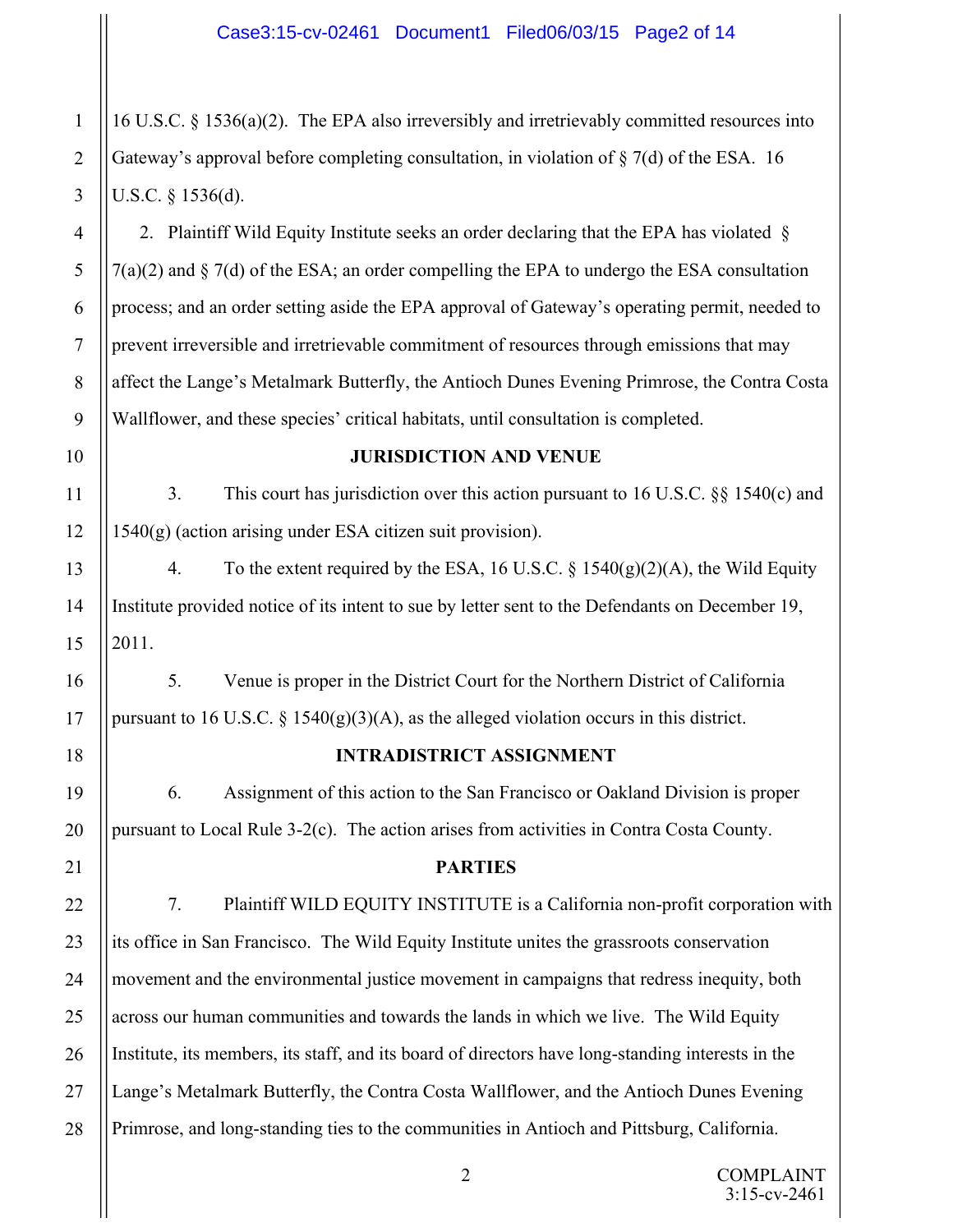## Case3:15-cv-02461 Document1 Filed06/03/15 Page3 of 14

Specifically, the Wild Equity Institute, its members, staff, and Board of Directors have interests in the Antioch Dunes National Wildlife Refuge and the species that depend on the refuge for survival, including the Lange's Metalmark Butterfly. The Wild Equity Institute's members, staff, and Board of Directors regularly recreate at the Antioch Dunes National Wildlife Refuge when it is opened for public use and participate in butterfly counts and restoration activities on the land. The Wild Equity Institute's members, staff, and Board of Directors also recreate, commute, and live near Gateway, and are harmed by the air pollution it emits.

8. The above-described interests in the Lange's Metalmark Butterfly, the Contra Costa Wallflower, and the Antioch Dunes Evening Primrose, the lands they inhabit, and the air surrounding Gateway are adversely impacted by EPA's failure to consult or reinitiate Section 7 consultation with the FWS regarding the effect of Gateway's emissions upon the butterfly.

9. Defendant EPA is a federal agency with a non-delegated responsibility to consult with the Service under Section 7 of the ESA to insure that any EPA action will not jeopardize the continued existence of the Lange's metalmark butterfly, the Contra Costa Wallflower, and the Antioch Dunes Evening Primrose.

#### **APPLICABLE FACTS AND LAW**

#### **I. The Endangered Species Act Section 7 Consultation Requirement**

# 10. The Endangered Species Act is the most comprehensive legislation for the preservation of threatened and endangered species ever enacted by any nation. The ESA is intended to "provide a means whereby the ecosystems upon which endangered species and threatened species depend may be conserved, [and] to provide a program for the conservation of such endangered and threatened species." 16 U.S.C. § 1531(b). "Conservation" means the use of all methods and procedures needed to bring any endangered or threatened species to the point at which the protections of the ESA are no longer necessary – that is, to recover species so that they no longer need legal protection. 16 U.S.C. § 1532(3).

11. When a species is formally listed under the ESA as endangered or threatened, it receives the full range of protections afforded by the ESA. Section 7 of the ESA lists the steps that federal agencies, such as the EPA, must take to ensure that their actions do not jeopardize

3

1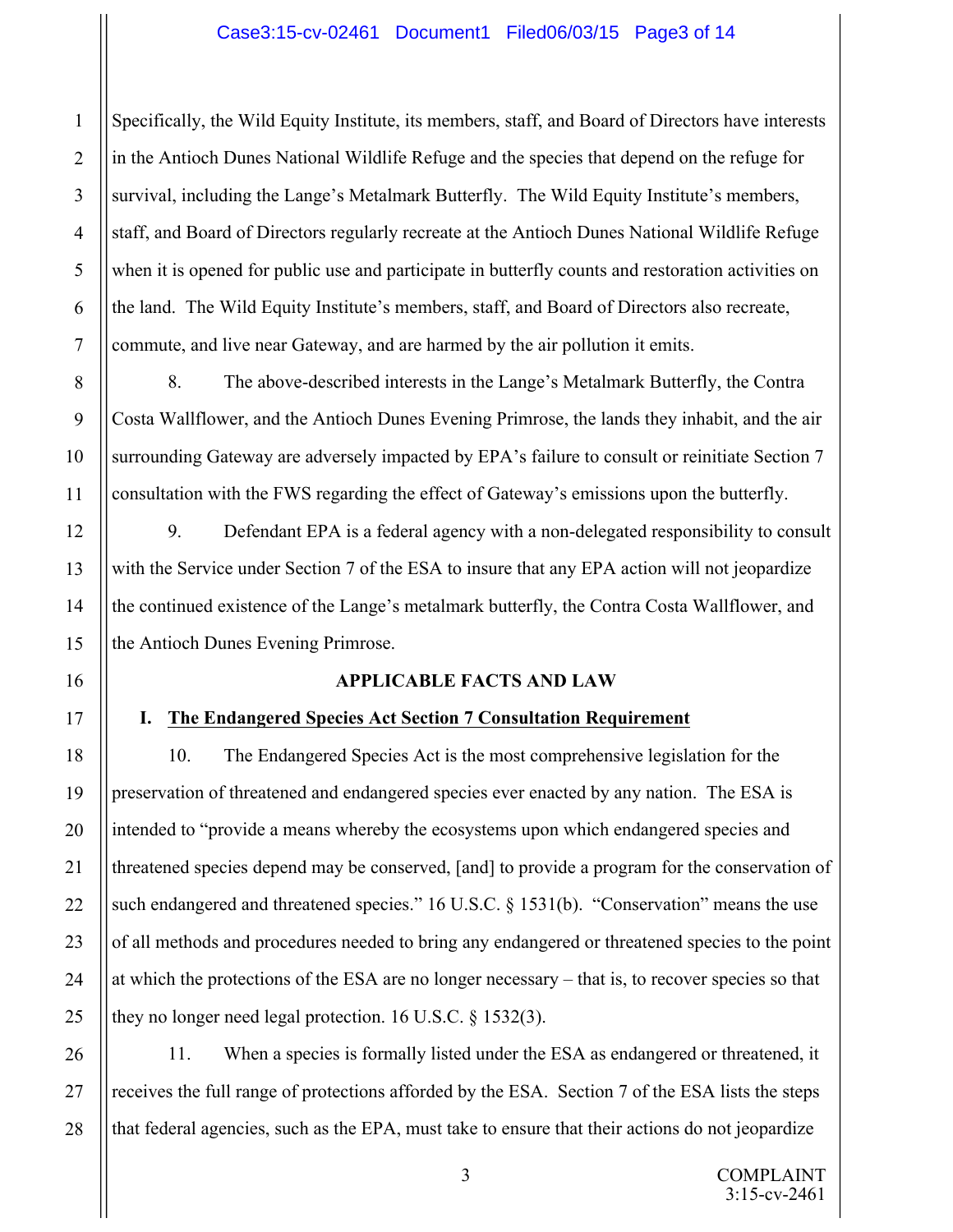#### Case3:15-cv-02461 Document1 Filed06/03/15 Page4 of 14

endangered species. Section  $7(a)(2)$  requires all federal agencies to "insure that any action" authorized, funded, or carried out by such agency (hereinafter in this section referred to as an "agency action") is not likely to jeopardize the continued existence of any endangered species or threatened species." 16 U.S.C.A. § 1536. The words of Section 7 "affirmatively command all federal agencies to insure that actions authorized, funded, or carried out by them do not jeopardize the continued existence of an endangered species." *TVA*, 437 U.S. at 173.

12. When an action carried out, funded, or authorized by a federal agency "may affect" a listed species, the action agency must consult with the FWS. 50 CFR  $\S$  402.14(a). Formal consultation is required unless, if as a result of informal consultation and/or a biological assessment, the agency and Service concur that the action is not likely to adversely affect any listed species. 50 CFR § 402.14(b). The formal consultation requirement involves extensive review of the project and its effects on listed species, based on the best scientific and commercial data available. 50 CFR § 402.14(d).

13. Conversely, an agency is relieved of the obligation to consult on its actions only where the action will have "no effect" on listed species or designated critical habitat. Effects determinations are based on the direct, indirect, and cumulative effects of the action when added to the environmental baseline and other interrelated and interdependent actions. 50 C.F.R. § 402.02 (definition of "effects of the action").

14. At the conclusion of the formal consultation, the Service will analyze whether or not the proposed action is likely to jeopardize the continued existence of the species. 50 CFR  $402.14(g)(4)$ . This analysis and conclusion, or "jeopardy determination," is included in the final Biological Opinion. 50 CFR 402.14(h).

15. The Service must also reinitiate consultation where discretionary federal involvement or control over the action has been retained or is authorized by law if (1) the amount or extent of take specified in the Permit is exceeded; (2) new information reveals effects of the action that may affect listed species or critical habitat in a manner or to an extent not previously considered; (3) the action is modified in a manner that causes an effect that was not

COMPLAINT 3:15-cv-2461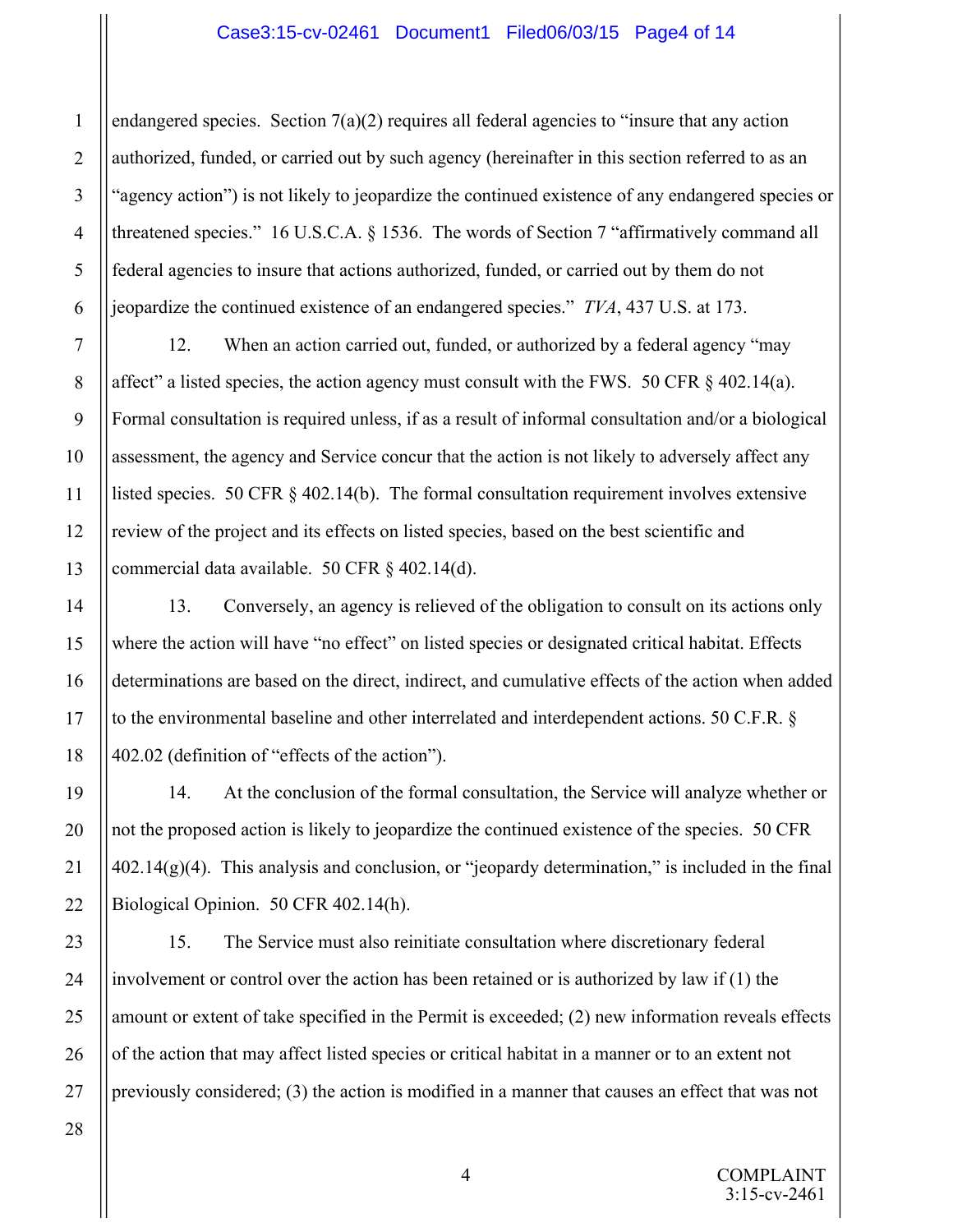considered in the biological opinion; or (4) if a new species is listed or critical habitat designated that may be affected by the action. 50 C.F.R. § 402.16.

16. After the initiation of consultation or reinitiation of consultation under ESA § 7(a)(2) and prior to completion of consultation, ESA Section 7(d) prohibits federal agencies from making any irreversible or irretrievable commitment of resources if doing so would foreclose the formulation or implementation of reasonable and prudent alternatives. 16 U.S.C. § 1536(d). This prohibition remains in effect until the procedural requirements of  $\S$  7(a)(2) are satisfied. 50 C.F.R. § 402.09.

## **II. The EPA's Duty Under The Clean Air Act**

17. The Clean Air Act requires all new major stationary sources to obtain a preconstruction permit that complies with the act's new source review ("NSR") requirements. CAA § 165(a), 42 U.S.C. § 7475(a); *see also* CAA § 160, 42 U.S.C. § 7470 (defining purposes of PSD permitting program). For major sources, the NSR program is comprised of two types of preconstruction permits: prevention of significant deterioration ("PSD"), which applies to areas of the country that EPA has designated as in attainment or unclassifiable for national ambient air quality standards ("NAAQS"); and NSR, which applies to areas that are designated as nonattainment with the NAAQS.

18. Antioch, CA is within an air district designated as in attainment or unclassifiable for nitrogen dioxide (" $NO<sub>2</sub>$ " or generically " $NO<sub>x</sub>$ "), therefore major stationary sources in Antioch such as Gateway are subject to the PSD program. 40 C.F.R. § 52.21(b)(1).

19. In order to receive a PSD permit for a major source, applicants must, among other requirements, perform a thorough analysis of the air quality impacts that a proposed project will generate, and demonstrate that the project will not cause or contribute to an exceedance of any applicable NAAQS. CAA  $\S$  165(a)(3), 42 U.S.C.  $\S$  7475(a)(3); 40 C.F.R.  $\S$  $52.21(k)$ .

20. In the San Francisco Bay Area, the Bay Area Air Quality Management District ("Air District") issues PSD permits under a partial delegation agreement with EPA. Under this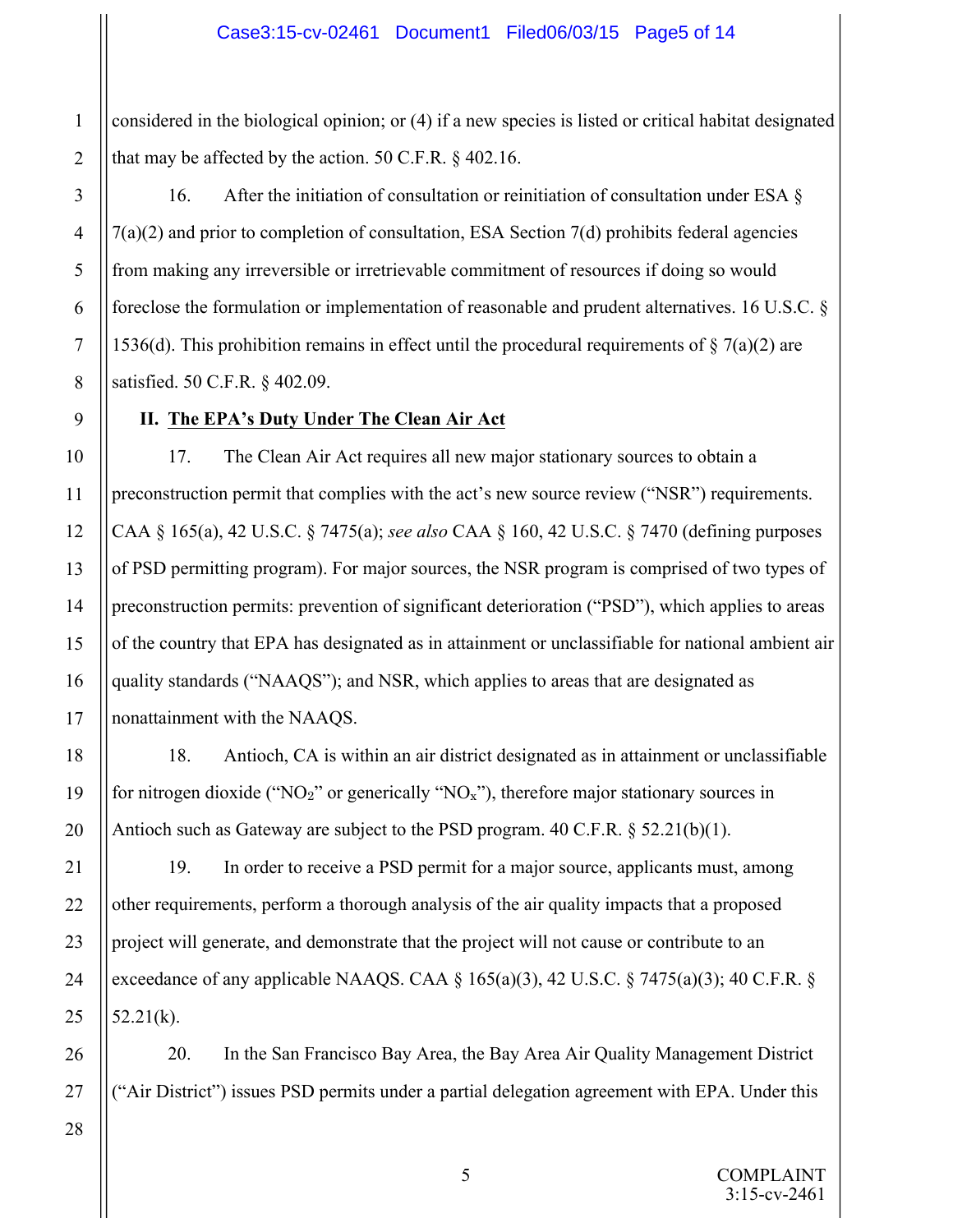## Case3:15-cv-02461 Document1 Filed06/03/15 Page6 of 14

agreement, the EPA administrator has delegated most responsibilities to the Air District to issue PSD permits. 40 C.F.R. § 52.21(u). Nevertheless, EPA considers such permits EPA-issued.

21. Per the partial delegation agreement, the Air District must "notify the Fish and Wildlife Service and EPA when a submitted PSD application has been deemed complete, in order to assist EPA in carrying out its non-delegable responsibilities to consult with FWS under section 7 of the Endangered Species Act." Agreement for Partial Delegation of the Federal Prevention of Significant Deterioration (PSD) Program Set Forth In 40 C.F.R. Section 52.21 by the United States Environmental Protection Agency, Region 9 to the Bay Area Air Quality Management District at § VI.2.b.

22. EPA has long acknowledged that federal PSD permits, including those issued by a delegated state, are federal actions within the meaning of section 7 of the ESA. *In re Indeck, LLC*, 13 E.A.D. 127, 205 (EAB 2006) In this way, EPA must consult with the Service when a permitting decision may affect listed species or designated critical habitat.

## **III.Gateway Generating Station Permitting History**

23. Gateway Generating Station is a 530 megawatt combined-cycle, natural-gas fired power plant located in Antioch, California, less than one mile from the Antioch Dunes NWR.

24. Gateway is owned and operated by Pacific Gas  $\&$  Electric, a California investor-owned utility.

25. In 2001, the Air District, under delegated authority from EPA, issued a federal PSD permit (also known as an "authority to construct" permit) authorizing plant construction to PG&E's predecessor, Mirant, to construct the Contra Costa Power Plant Unit 8.

26. The EPA initiated informal consultation and requested concurrence by the Service that the Lange's Metalmark Butterfly, although identified at the time as occurring near Gateway, was not likely to be adversely affected by the construction process. The EPA did not request consultation on the effects that the power plant's operations may have on listed species.

27. In a letter on June 29, 2001, the Service concurred with the EPA regarding the impact of the construction footprint on the Lange's Metalmark Butterfly and other Dunes species, but did not address effects on these species caused by the power plant's operation.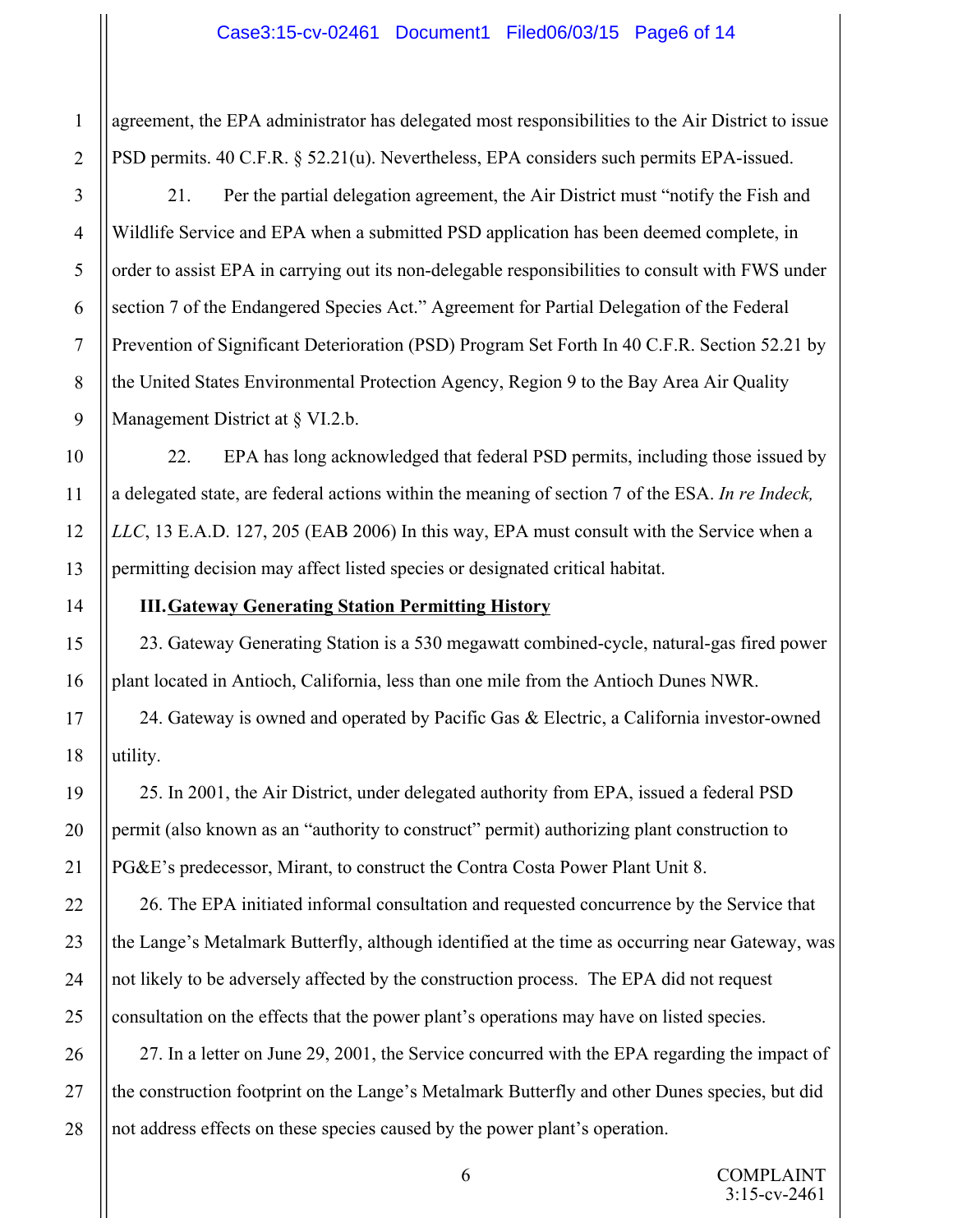28. Under the authority to construct permit, Mirant's authority to construct expired two years from the date of issuance "unless substantial use of authority has begun." Mirant began construction in late 2001 but permanently ceased construction in February 2002.

29. In December 2002, EPA finalized significant, and controversial, changes to the federal PSD program. In response, the Air District informed the EPA that it could not incorporate those changes into its own regulations.

30. In March 2003, the, EPA revoked the Air District's previously delegated authority to implement the PSD program. At that point, EPA was the only entity with authority to issue or to administer PSD permits.

31. In August 2003, the 2001 PSD permit expired, some 18 months after construction ceased.

32. However, the Air District subsequently attempted to extend the effectiveness of the expired permit to July, 2005.

33. In July 2005, the Air District attempted to extend the PSD permit again.

34. In 2006, PG&E acquired the project from Mirant, and on January 18, 2007, the California Energy Commission, under its power plant siting authority, authorized PG&E to restart construction of the newly renamed Gateway Generating Station.

35. In December 2007, PG&E notified the Air District that it needed an amended permit to construct because its construction plans had changed.

36. Throughout this period, PG&E continued constructing the Gateway power plant, finishing the project in November, 2008.

37. On September 24, 2009, EPA filed a civil enforcement action in federal district court against PG&E on grounds that PG&E violated the Clean Air Act because its PSD permit authorizing construction had expired before PG&E completed construction and began operating the plant.

38. EPA and PG&E then entered into a Consent Decree to permit Gateway to continue operating.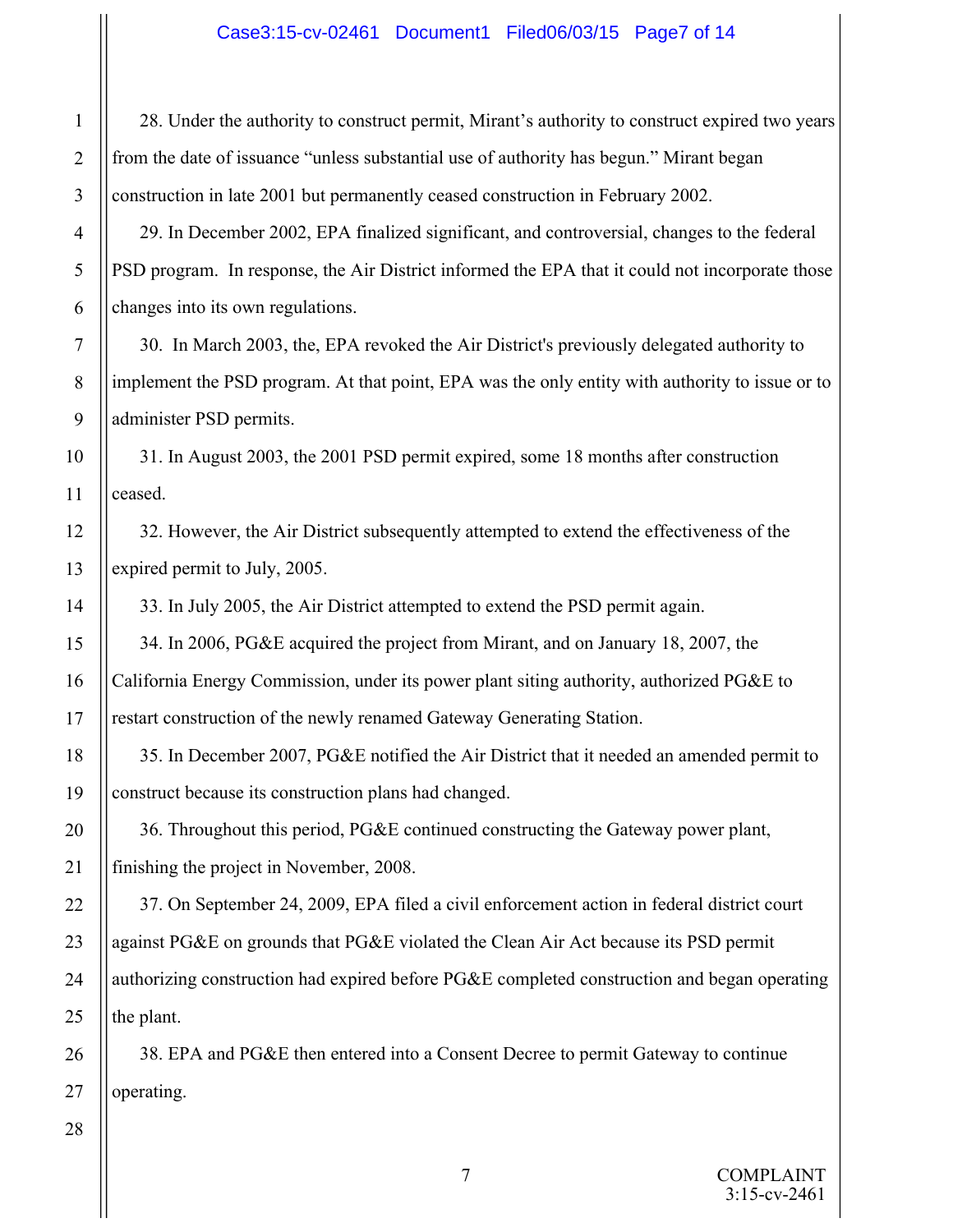39. On September 13, 2011, Gateway received a permit to operate from the Air District. The permit to operate incorporated certain PSD requirements pursuant to the federal Clean Air Act, including  $NO<sub>x</sub>$  emission limits.

40. The PTO's PSD requirements have been extended annually, and the latest extension expires in November 2015.

## **NITROGEN EMISSIONS FROM THE OPERATION OF GATEWAY GENERATING STATION MAY AFFECT THE LANGE'S METALMARK BUTTERFLY**

41. The Lange's Metalmark Butterfly is a brightly colored, fragile, and highly endangered butterfly that has been protected by the Federal Endangered Species Act since 1976. 41 Fed. Reg. 22,041 (June 1, 1976). Today the species can only be found within the Antioch Dunes National Wildlife Refuge, a 67-acre protected area along the San Joaquin River's southern shore in Contra Costa County.

42. The Antioch Dunes Evening Primrose (*Oenothera deltoides* ssp. *Howellii*) is a beautiful perennial plant that blooms only for one night. It has white flower petals with long yellow stamens, and is host to a rare sweet bee species.

43. The Contra Costa Wallflower (*Erysimum capitatum* var. *angustatum*) is a fragrant and highly structured wildflower with yellow petals.

44. Both the Antioch Dunes Evening Primrose and the Contra Costa Wallflower have been protected as endangered species under the ESA since 1978, 43 Fed. Reg. 7,972 (April 26, 1978), and "critical habitat" has been designated for both species since 1978 as well. 43 Fed. Reg. 39,042 (Aug. 31, 1978).

45. Like the Lange's Metalmark Butterfly, the Contra Costa Wallflower and the Antioch Dunes Evening Primrose are endemic to the Antioch Dunes NWR. Although the population sizes of these plants fluctuate, the long-term trend indicates both species are in decline.

46. Formed over 140,000 years ago, the Antioch Dunes connected to a patchwork of dune formations and other arid environments stretching across the Central Valley, eventually reaching the Mojave Desert. But as California's climate changed this patchwork of arid land retreated, isolating the Antioch Dunes for thousands of years. Over time, the Antioch Dunes' wildlife and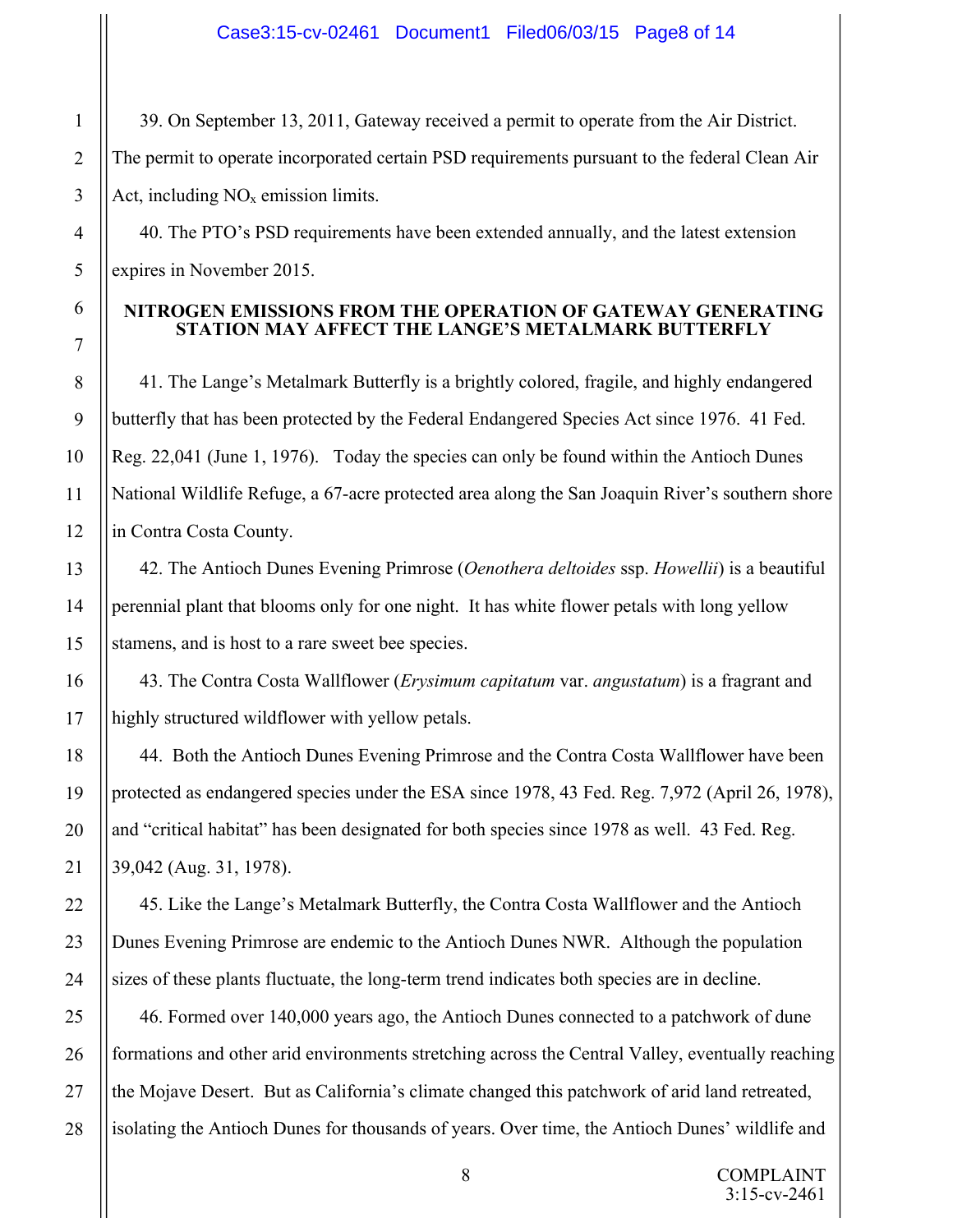#### Case3:15-cv-02461 Document1 Filed06/03/15 Page9 of 14

plants evolved into new, endemic species whose closest relatives were hundreds of miles away. The isolation of this area in Antioch allowed the species found there to evolve into unique life forms found nowhere else on Earth. Today the Antioch Dunes National Wildlife Refuge protects the remnants of these habitats, upon which three federally protected species depend: the Contra Costa Wallflower, the Antioch Dunes Evening Primrose, and the Lange's Metalmark Butterfly.

47. Between 50 to 100 years ago, the population size of the Lange's metalmark butterfly at the Antioch Dunes is estimated to have been approximately 25,000 individuals. However, by 2006, the number had plummeted to a total of 45 adults. For the past five years, the number of adults observed in the wild has continued to remain at critically low levels. Surveys from 2009 to 2011 revealed an average population for the species of 35 individuals in the wild.

48. The Lange's metalmark butterfly's survival and recovery is entirely dependent on the abundance and maturity of its host plant, the naked-stemmed buckwheat (*Eriogonum nudum* ssp. *Auriculatum*), which grows best in areas with adequate drainage. The butterfly's flight period is synchronized with the buckwheat's annual bloom, and the adults preferentially nectar and perch on the plant during their week-long adult lifespan. The Lange's metalmark butterfly breeds and lays eggs on mature naked-stemmed buckwheat plants, and when the eggs hatch the caterpillars exclusively eat the mature plant's leaves. The association between the nakedstemmed buckwheat and the Lange's metalmark butterfly is so strong that scientists have observed a direct positive correlation between the abundance of mature buckwheat plants and the size of the butterfly's population.

49. Unfortunately, the Antioch Dunes National Wildlife Refuge's naked-stemmed buckwheat population is now in decline, confined to a small fraction of the Refuge, and threatened with complete extirpation from the site. Scientific evidence developed since 2001 indicate that the buckwheat's decline is caused by the deposition of nitrogen pollution into the Antioch Dunes Wildlife Refuge. Nitrogen  $(N_2)$  is a critical limiting nutrient in many ecosystems, including the Refuge's desert-like environment. While nitrogen is abundant in the ambient air—it constitutes more than three-quarters of the Earth's atmosphere—under normal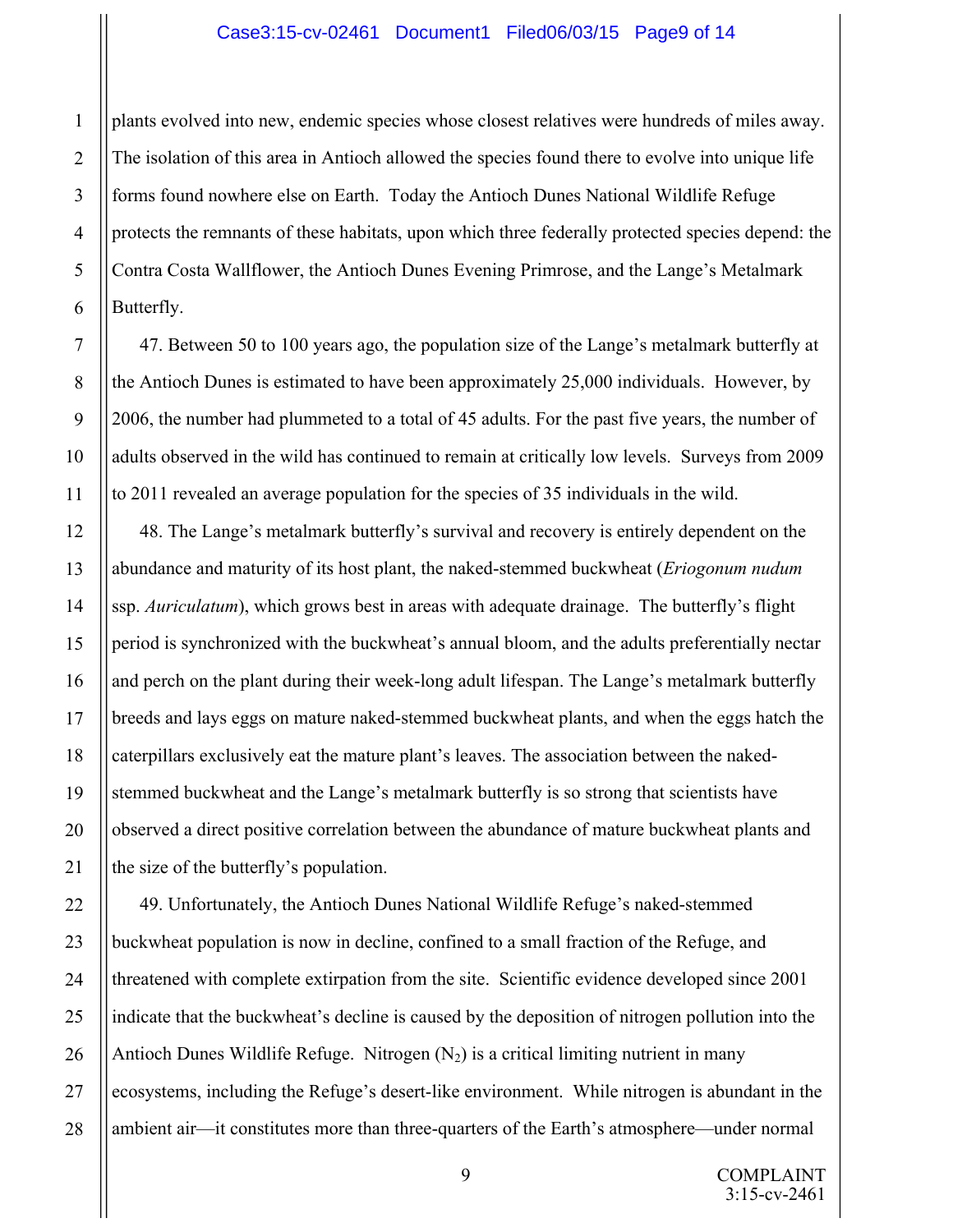#### Case3:15-cv-02461 Document1 Filed06/03/15 Page10 of 14

conditions it is an inert gas and biologically unavailable to most organisms. However, atmospheric nitrogen becomes reactive when fossil fuel combustion occurs, particularly at high temperatures. The ensuing chemical reaction can transform atmospheric nitrogen into a variety of nitrogen oxides (generically symbolized as  $NO<sub>x</sub>$ ).

50. Nitrogen oxides are highly reactive: they contribute to ground-level ozone, fine particle pollution, and can cause numerous adverse effects on the respiratory system. For these reasons they are one of six "criteria" pollutants regulated by the Clean Air Act. Moreover, nitrogen oxides are biologically available to many organisms; when deposited in nitrogen-limited habitats like the Antioch Dunes National Wildlife Refuge, they literally fertilize the soil, changing the chemical foundation of the Refuge's soils.

51. The Antioch Dunes National Wildlife Refuge is heavily impacted by nitrogen deposition. Recent studies indicate that 6.51 kilograms of biologically available nitrogen pollution is deposited on each hectare of the dunes annually. This exceeds the rate at which atmospheric scientists expect significant, adverse effects are expected in naturally nutrient-poor environments like the Antioch Dunes.

52. As nitrogen compounds are deposited in the soil, the chemical composition changes, causing invasive weeds to proliferate, crowding out host plant. The substantial increase of nitrogen deposition has resulted in prolific overgrowth of non-native, invasive plant species, none of which are suitable for the breeding, feeding, and sheltering behaviors essential to the Lange's survival.

53. Today the buckwheat is only found in a limited portion of the Antioch Dunes National Wildlife Refuge, and this remaining area is threatened with extirpation due to the prolific overgrowth of non-native, invasive plant species, none of which provide food for the butterfly's caterpillar stage. Although the naked-stemmed buckwheat is not threatened with global extinction, the loss of this essential host plant at the Antioch Dunes National Wildlife Refuge will surely lead to the extinction of the Lange's Metalmark Butterfly because of the butterfly's limited range.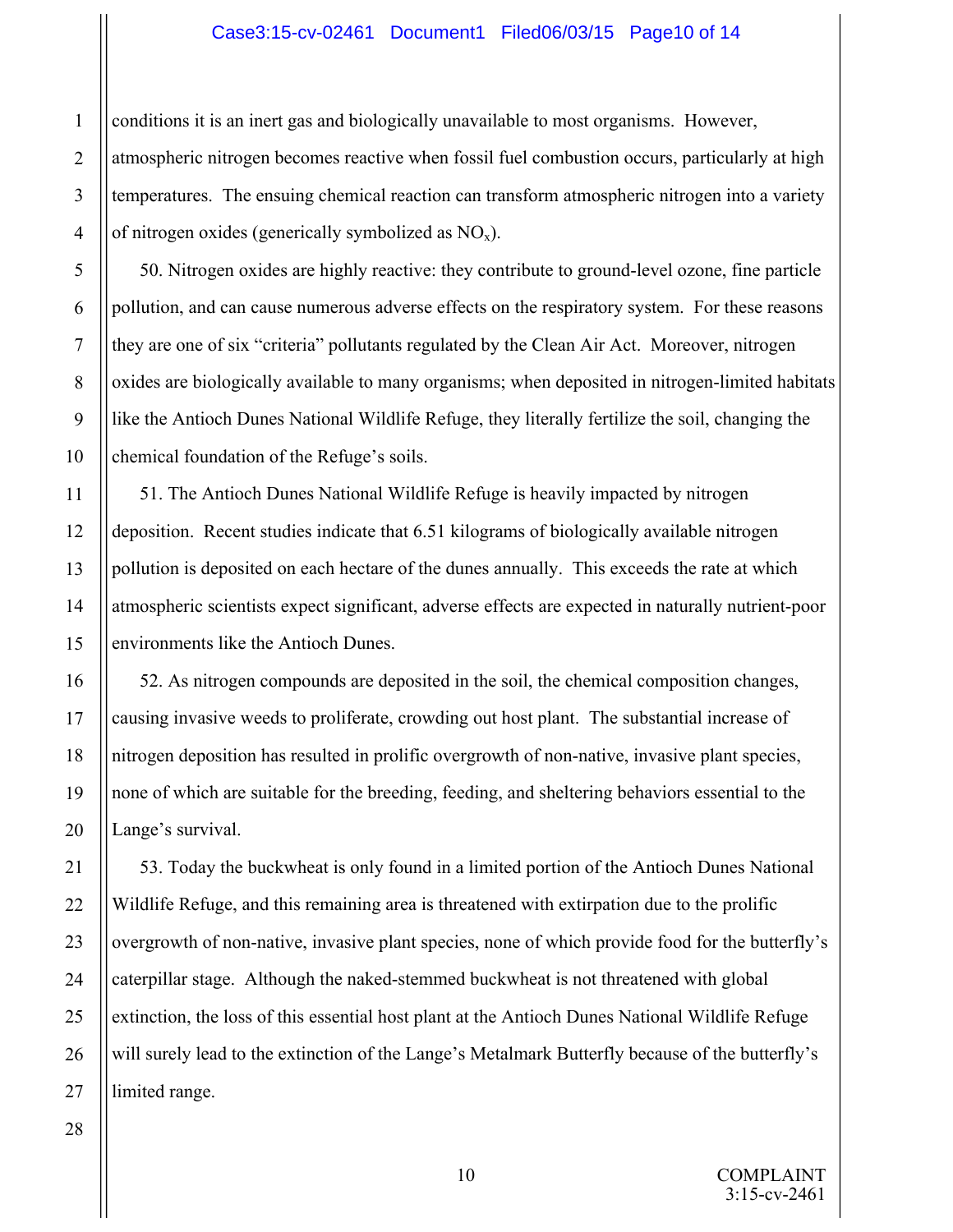# Case3:15-cv-02461 Document1 Filed06/03/15 Page11 of 14

54. NO<sub>x</sub> emissions are also adversely impacting the Contra Costa Wallflower and the Antioch Dunes Evening Primrose. As  $NO<sub>x</sub>$  is deposited into these species' critical habitats, invasive weeds begin to overgrow these endemic, endangered species, reducing the size of recovery areas and crowding out individual plants.

55. The Service recognizes the dangerous risk that nitrogen deposition can have on endangered species habitat. Indeed, in a 2011 letter to the EPA, the Service conveyed express concerns regarding the nitrogen deposition from the continued operation of Gateway, and recommended that the EPA reinitiate Section 7 consultation. The Service made this determination "based on the availability of new scientific information that reveals adverse effects to listed species not previously considered and based on changes to the GGS project resulting from entering into the recent settlement agreement with PG&E." Letter from Fish and Wildlife Service to Bay Area Air Quality Management District (June 29, 2011).

56. The Service stated in its letter to the EPA:

The Service is concerned that the indirect and cumulative effects of the deposition of additional nitrogen at ADNWR resulting from operation of . . . power generating stations will result in adverse effects to the Contra Costa wallflower and the Antioch Dunes evening primrose and their critical habitat and in take of the Lange's metalmark butterfly. Adverse effects to the Lange's metalmark butterfly are of particular concern. The status of this species has declined dramatically in the last few years and because the ADNWR supports the only existing population of Lange's metalmark butterfly, any adverse effects to habitat at ADNWR may place the butterfly in danger of extinction in the foreseeable future.

57. As of this date, the EPA has not acted upon or responded to the Service's letter. By not consulting with the Service, EPA is violating the ESA through allowing the emission of habitataltering pollution into the species' last sanctuary, the Antioch Dunes National Wildlife Refuge.

24

//

//

//

//

//

1

2

3

4

5

6

7

8

9

10

11

12

13

14

15

16

17

18

19

20

21

22

23

- 25
- 26
- 27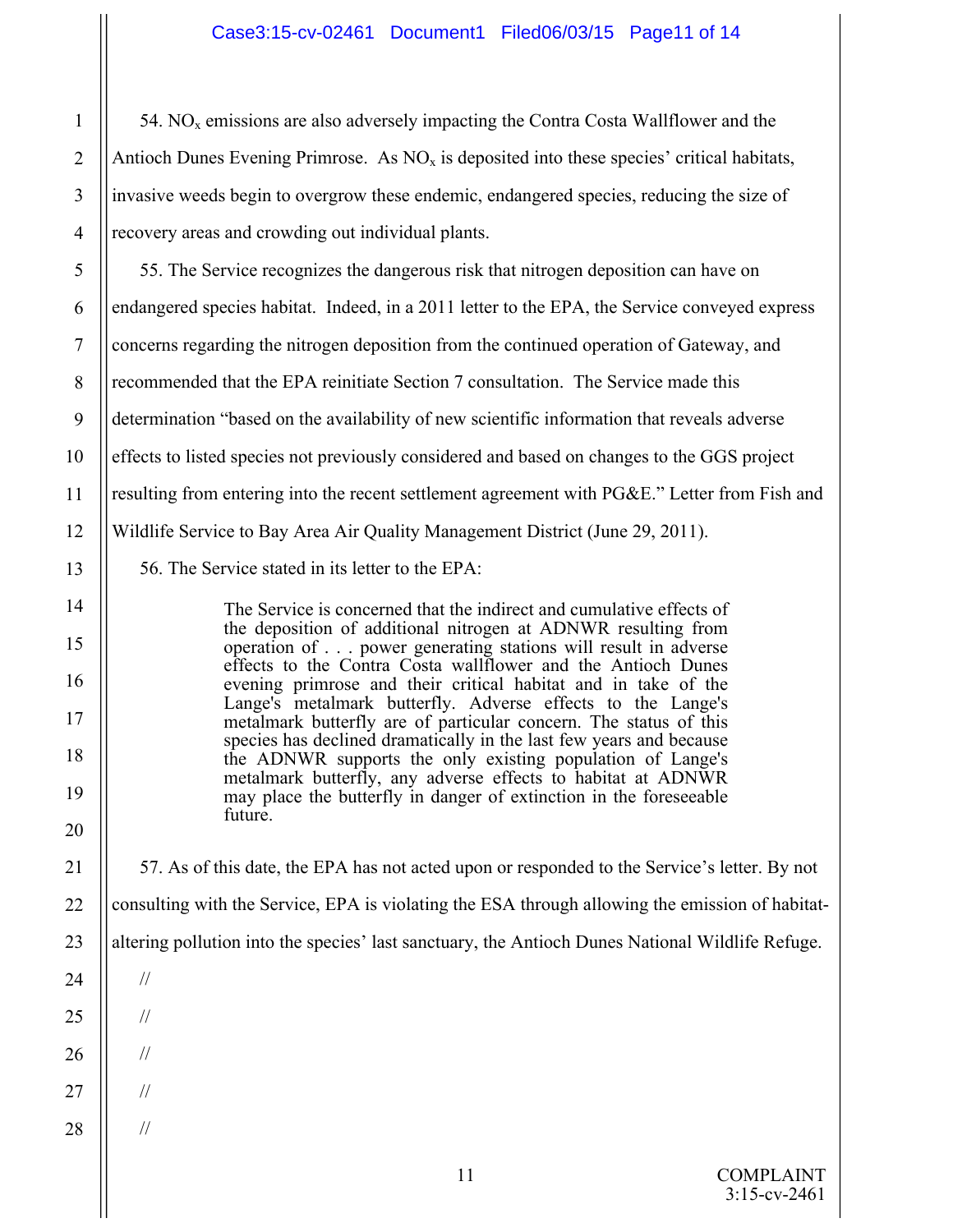## **CLAIM FOR RELIEF**

#### **Violation Of The Endangered Species Act [16 U.S.C. § 1536(a)(2)] (The EPA's Failure to Consult or Reinitiate Consultation on the Operation of the Gateway Generating Station)**

58.Each and every allegation set forth above in this Complaint is incorporated herein by reference.

59.EPA has not initiated or reinitiated consultation with the Service on all affected endangered and threatened species.

60. EPA retains a non-delegated responsibility to initiate/reinitiate consultation under Section 7 of the ESA regarding the issuance of the original PSD permit to Gateway and on new PSD requirements incorporated into the 2011 Permit to Operate and extended through 2015.

61. EPA also retains a non-delegated responsibility to initiate consultation under Section 7 of the ESA over the 2011 Consent Decree between EPA & PG&E.

62. EPA is violating Section 7(a)(2) of the ESA and its implementing regulations by failing to consult with the Service and by failing to ensure through consultation that its actions regarding the Gateway facility do not jeopardize the continued existence of endangered and threatened species or destroy or adversely modify designated critical habitat. 16 U.S.C. §§ 1536(a)(2); 50 C.F.R. Part 402. This constitutes a violation of the ESA within the meaning of 16 U.S.C. § 1540(g).

63.Further, EPA is violating Section 7(d) of the ESA and its implementing regulations by making irreversible and irretrievable commitments of resources by entering agreements to continue operating Gateway without initiating, reinitiating, or completing the consultation process with Service to ensure that the EPA's action do not jeopardize the continued existence of the Lange's Metalmark Butterfly. 16 U.S.C. §§ 1536(d).

# **REQUEST FOR RELIEF**

WHEREFORE, Plaintiff respectfully requests that the Court enter judgment providing the following relief: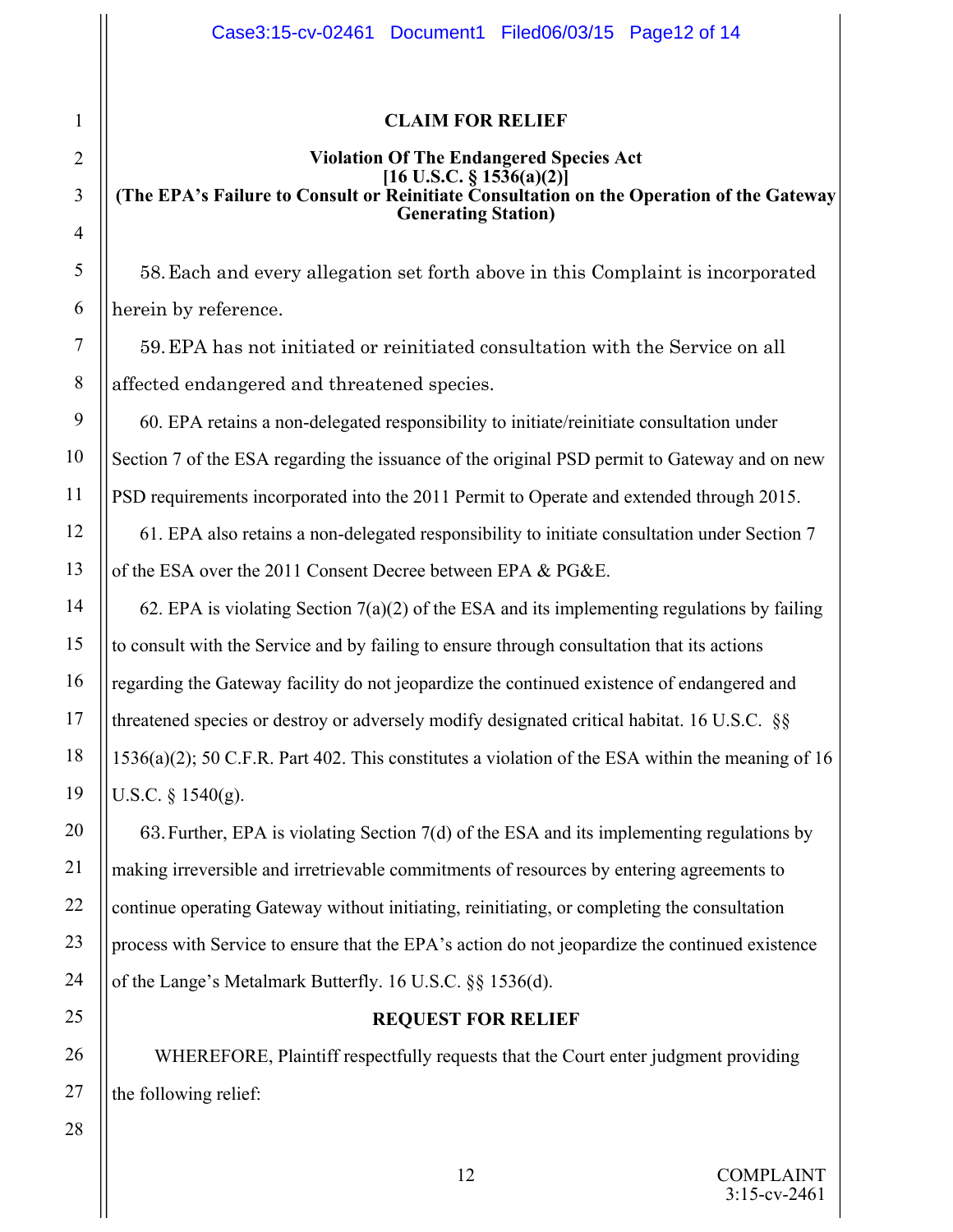1

2

3

4

5

6

7

8

9

10

11

12

13

14

15

16

17

18

19

20

21

22

23

24

25

26

27

28

1. Declare that the EPA is violating ESA  $\S$  7(a)(2) by failing to consult or reinitiate consultation with the Service concerning the effects of Gateway's nitrogen emissions on the Lange's Metalmark Butterfly, the Contra Costa Wallflower, the Antioch Dunes Evening Primrose, and critical habitats at the Antioch Dunes National Wildlife Refuge; 2. Declare that the EPA is violating ESA  $\S$  7(d) by making irreversible and irretrievable commitments of resources that foreclose the EPA's ability to implement reasonable and prudent alternatives in light of recent studies linking nitrogen deposition to the decline of the Lange's Metalmark Butterfly; 3. Order the EPA to begin consultation pursuant to ESA  $\S7(a)(2)$  on the effects of Gateway on the Lange's Metalmark Butterfly, the Contra Costa Wallflower, the Antioch Dunes Evening Primrose, and critical habitats at the Antioch Dunes National Wildlife Refuge; 4. Order the EPA to not enter into any irreversible or irretrievable commitments of resources that may preclude the implementation of reasonable and prudent alternatives to benefit the Lange's Metalmark Butterfly, the Contra Costa Wallflower, the Antioch Dunes Evening Primrose, and critical habitats at the Antioch Dunes National Wildlife Refuge until consultation is complete; 5. Set aside EPA's operating permit in order to halt harmful emissions of nitrogen from Gateway; 6. Award the Wild Equity Institute costs, including reasonable attorney's fees and expert witness fees; and 7. Provide such other relief as the court deems just and proper. // // // // //